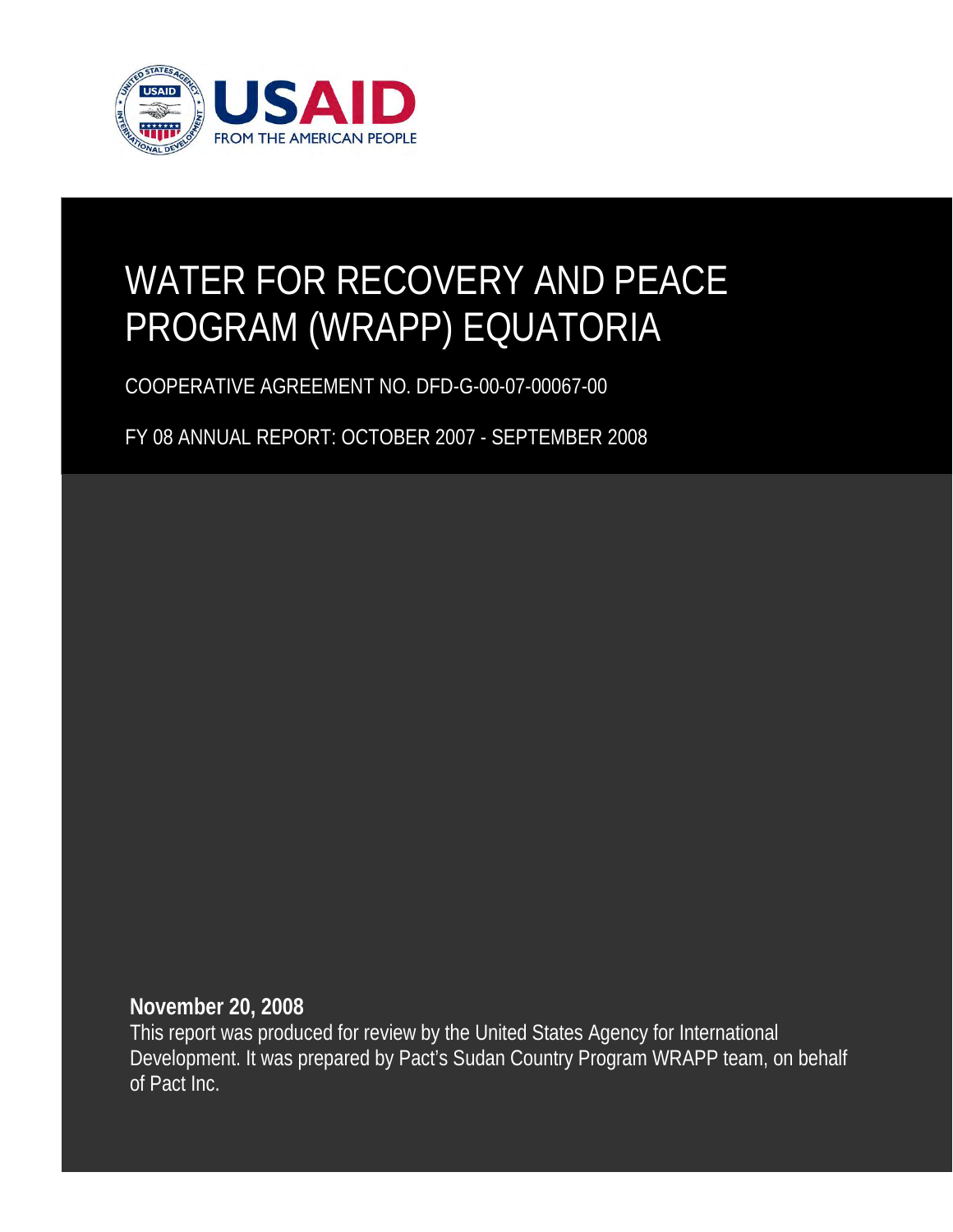## WATER FOR RECOVERY AND PEACE PROGRAM (WRAPP) EQUATORIA

FY 08 ANNUAL REPORT October 2007-September 2008 Pact's Sudan Country Program

### **DISCLAIMER**

The author's views expressed in this publication do not necessarily reflect the views of the United States Agency for International Development or the United States Government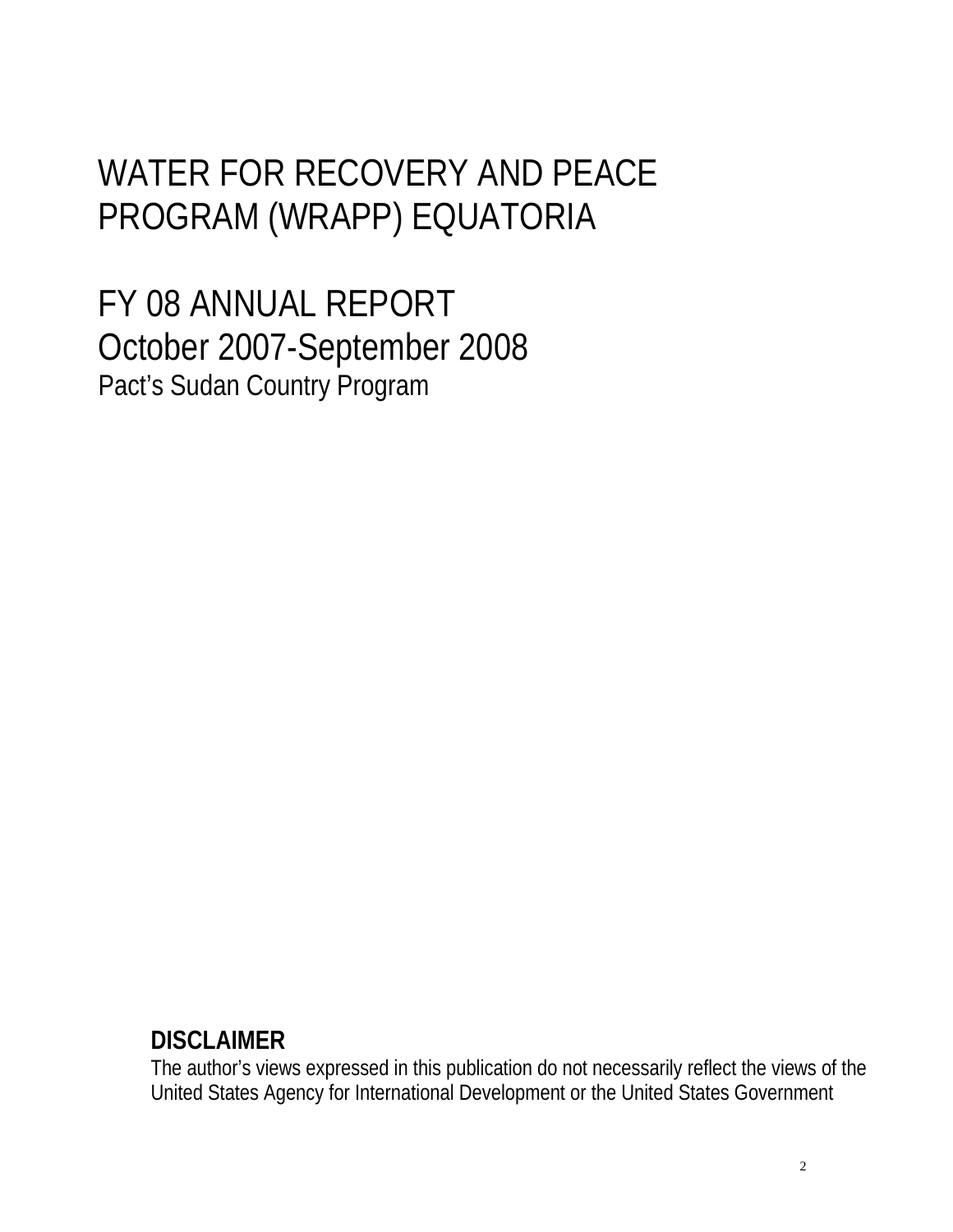#### **EXECUTIVE SUMMARY**

During this FY 08 October 2007 to September 2008, WRAPP Equatoria program continued to pursue its goal of providing safe drinking water to the communities of Equatoria through new water point construction. Additionally, the program also continued to focus on improving the hygiene/sanitation situation and water-related livelihood activities.

The main achievements made during the FY 08 October 2007 to September 2008 were:

- 37 boreholes were completed;
- 70 hand pumps were repaired;
- 1 hand dug well was constructed;
- 1 school latrine was completed;
- 36 rain water harvesting projects were completed (upgrading of 20 hand dug hafirs, 2 roof catchments and 14 springs);
- 1 major livelihood and 3 smaller local livelihood activities implemented;
- 75 water management committees formed and trained.

These activities have been achieved through partnerships with Sudanese NGOs, I-NGOs and private sector contractors, with a strong focus on enhancing the capacity of local partner organizations. To date, WRAPP Equatoria has constructed 86 boreholes, formed/trained 177 water management committees, protected 14 springs, completed 20 hafirs, 2 roof catchments, 1 hand dug well, 2 public or school latrines, and 4 livelihood activities in Equatoria under this OFDA award (plus an additional 17 boreholes, 3 public latrines and 2 SWDS schemes from other funding sources), estimated to be providing safe potable water or improved sanitation to over 150,000 people including approximately 45,000 returnees.

#### **1. Program Overview: Activities and Achievements in Program Focus Areas**

Pact Sudan Water for Recovery and Peace Program in Equatoria under this OFDA award is continuing on an approved 12 month no-cost extension. During this FY 08, no cost extension modifications 2 and 3 were approved by USAID/OFDA, extending the length of this award to June 30<sup>th</sup> 2009. The geographic focus of this award remains on the two states of Central Equatoria and Eastern Equatoria. Table1 (below) summarizes the modifications to this award and the associated proposed programming outputs for each modification.

| <b>WRAPP Equatoria OFDA</b>               |                |                           | <b>Proposed Programming</b> |          |            |          |             |           |
|-------------------------------------------|----------------|---------------------------|-----------------------------|----------|------------|----------|-------------|-----------|
|                                           |                |                           |                             | Repairs/ |            | Liveli-  |             | Household |
| Modification #                            | Start          | End                       | ВH                          | Rehabs   | <b>RWH</b> | hoods    | <b>HDWs</b> | Latrines  |
| Original                                  |                |                           |                             |          |            | 1 major  |             |           |
| Agreement                                 | April 1st 2007 | March 31 <sup>st</sup> 08 | 90                          | 0        |            | 10 local | 30          | 300       |
| NCE <sub>1</sub>                          | April 1st 2008 | June $30th 08$            |                             | $\Omega$ |            | 0        |             |           |
| NCE <sub>2</sub>                          | July 1st 2008  | June 30th 09              |                             | $\Omega$ |            |          |             |           |
|                                           |                |                           |                             |          | 1 major    |          |             |           |
| COMPLETED PROGRAMMING                     |                |                           | 86                          | 70       | 36         | 3 local  |             |           |
| WRAPP work plan for remaining programming |                |                           | 12                          | $\Omega$ |            |          | 26          | 270       |

 **Table 1: Summary of WRAPP Equatoria OFDA Modifications and Programming** 

This OFDA award is the backbone of Pact Sudan's WASH programming in Equatoria that has had a significant impact on improving access to water and sanitation infrastructure for the people of Central and Eastern Equatoria. During FY 08, WRAPP's field activities continued as in the previous year. The remainder of this report will summarize WRAPP activities and achievements overall and during FY 08.

#### **2. WRAPP Equatoria Total and FY 08 Achievements Summary**

During the FY 08, WRAPP completed 37 new boreholes under this award, pushing WRAPP total number of new boreholes completed to 86 boreholes. WRAPP and partners were able to repair/rehabilitate 70 broken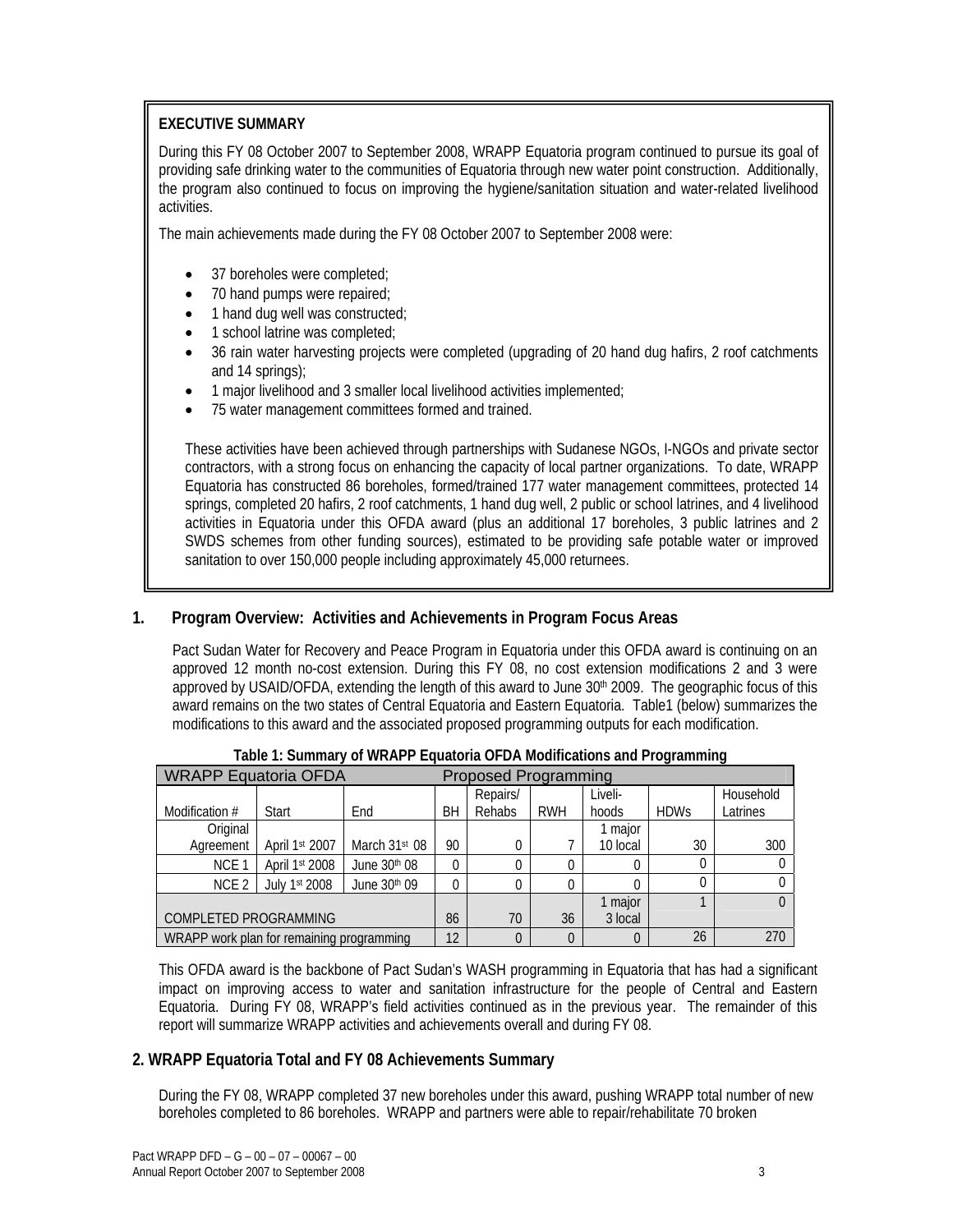boreholes with funding from this award. The hand dug well program also began during this financial year with one well completed during the training. Additionally, 1 public latrine was completed in Kapoeta and 36 rain water harvesting (RWH) projects were completed (20 labor intensive hafirs in Jie Kapoeta East, 2 roof catchments in Kapoeta south and 14 springs in Morobo and Kaya). Table 2 (below) summarizes WRAPP's achievements under this award during FY 08.

| <b>Financial</b><br>Years | <b>New</b><br><b>Boreholes</b> | Repairs/<br><b>Rehabs</b> | <b>RWH</b> | Local<br>Livelihood<br>(local and<br>major) | Hand<br>dug<br>wells | Public or<br>School<br>Latrines |
|---------------------------|--------------------------------|---------------------------|------------|---------------------------------------------|----------------------|---------------------------------|
| FY 2007                   | 49                             |                           | b          |                                             |                      |                                 |
| FY 2008                   | 37                             | 70                        | 30         |                                             |                      |                                 |
| Total                     | 86                             | 70                        | 36         |                                             |                      |                                 |

**Table 2: Summary of WRAPP Equatoria Programming Achievements by Financial Year**

#### **3. Geographic Focus of WRAPP Equatoria programming**

During FY 08, the geographic focus of WRAPP Equatoria programming outputs continues to be Eastern and Central Equatoria states. New borehole drilling, repairs/rehabilitations and livelihoods projects are distributed over the two states. However, hand dug well and spring protection programming was limited to areas where such programming was possible. The spring protection focused on Morobo county of Central Equatoria state and the hand dug programming was focused on areas with shallow ground water tables. These geographic areas of focus represent the priority areas that were originally approved under this award. Through field assessments and coordination with the local authorities and the government WASH sector partners, WRAPP Equatoria programming is able to target the highest need areas in a geographically equitable manner with in the counties of the two states of the greater Equatoria. Table 3 (below) summarizes the geographic focus of WRAPP Equatoria programming overall and specifically for FY 08.

|  |  | Table 3: Overall and FY 08 Geographic focus of WRAPP programming |
|--|--|------------------------------------------------------------------|
|  |  |                                                                  |

| <b>States</b>               | <b>Total New</b><br><b>Boreholes</b><br>from this<br>Award | <b>FY 08</b><br><b>New</b><br><b>Boreholes</b><br>from this<br>Award | Total<br>Repairs/Rehabs<br>from this<br>Award | <b>FY 08</b><br>Repairs/<br><b>Rehabs</b><br>from this<br>Award | FY 08 New<br><b>RWH</b> from<br>this Award | <b>FY 08</b><br><b>HDW</b> from<br>this Award | <b>FY08</b><br><b>Household</b><br>Latrines<br>from this<br>Award |
|-----------------------------|------------------------------------------------------------|----------------------------------------------------------------------|-----------------------------------------------|-----------------------------------------------------------------|--------------------------------------------|-----------------------------------------------|-------------------------------------------------------------------|
| <b>Eastern</b><br>Equatoria | 46                                                         | 37                                                                   | 40                                            |                                                                 | 22                                         | 0                                             | 0                                                                 |
| <b>Central</b><br>Equatoria | 40                                                         | 00                                                                   | 30                                            | 70                                                              | 14                                         |                                               | 0                                                                 |
| <b>Total</b>                | 86                                                         | 37                                                                   | 70                                            | 70                                                              | 36                                         |                                               | 0                                                                 |

#### **4. Estimation of Beneficiaries from WRAPP Equatoria programming for FY 08**

Estimation of beneficiaries in Southern Sudan is always a challenge. In the past, WRAPP has tried to estimate the actual number of people using new water points, and typical estimations ranged from 800 to over 2000. In order to move to a more sustainable target, WRAPP has chosen to switch the target number of beneficiaries for new water points to 500 in line with the Sphere standards. Under this OFDA award, WRAPP estimates that 35% of the beneficiaries are returnees. Table 4 (below) summarizes WRAPP estimation of the number of beneficiaries and returnee beneficiaries from FY 08 WRAPP programming.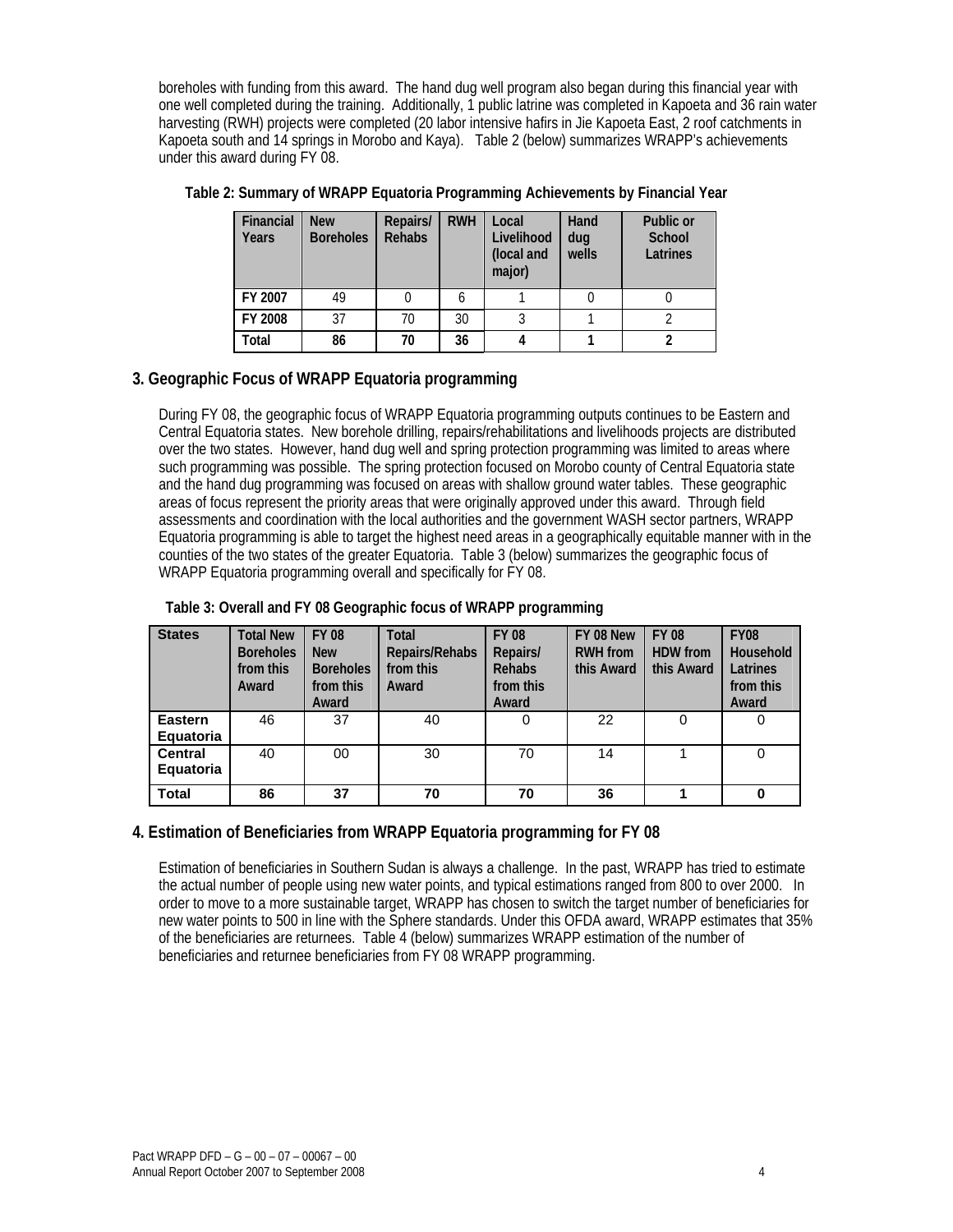| Table 4: Estimation of Beneficiaries from FY 08 WRAPP Equatoria programming |  |
|-----------------------------------------------------------------------------|--|
|                                                                             |  |

| <b>Programming Type</b> | <b>FY 08</b><br>Programming<br><b>Outputs</b> | <b>Beneficiary</b><br><b>Multiplier</b> | Est. $#$ of New<br>Beneficiaries in<br><b>FY 08</b> | Est. # of Returnee<br>Beneficiaries in FY 08 |
|-------------------------|-----------------------------------------------|-----------------------------------------|-----------------------------------------------------|----------------------------------------------|
| New Boreholes           | 37                                            | 500                                     | 18,500                                              | 6,475                                        |
| Repairs/rehabs          | 70                                            | 500                                     | 35,000                                              | 12,250                                       |
| Major Livelihood        |                                               | 1800                                    | 1,800                                               | 630                                          |
| <b>HDWs</b>             |                                               | 500                                     | 500                                                 | 175                                          |
| Local livelihood        | 2                                             | 200                                     | 400                                                 | 140                                          |
| <b>RWH</b>              | 37                                            | 200                                     | 740                                                 | 2,590                                        |
| <b>Total</b>            |                                               |                                         | 63,600                                              | 22,260                                       |

#### **4. Success Stories**

#### **Capacity Improvement of Partner Organizations**

During this FY 08, several of WRAPP's Sudanese CBO partners have shown significant improvements in their organizational capacity and ability to produce quality WASH results in the communities that they work with. Several CBO partners are becoming more engaged and have become much more active in the WASH sector.

Six CBO partners were taken through 21-day training in social mobilization, hygiene, sanitation, hand dug well construction and basic management. This enabled the CBOs to gain more knowledge and skills with consequent full involvement in the WASH activities in the region.

#### **Livelihoods**

During this FY 08, WRAPP's livelihood component implemented by Cooperative Housing Foundation (CHF) was completed. Their activities focused mainly on Morobo and Lanya counties of central Equatoria where WRAPP is also supporting boreholes and other activities such as drilling, hand-dug wells and spring protection. CHF provided management training for the group members and some of the groups requiring specific skills have been trained. An expert was brought in to train the bee keeping groups on the care and maintenance of hives as well as the processing of the honey.

Under the local livelihood activities**,** grants were issued to support marketing of vegetable products, and sanitation and hygiene improvements relating to a) milk production and food preparation; b) butcher stalls and slaughterhouses; and c) public latrines. The public latrine was shifted to a primary school when public land could not be allocated for it. All the completed livelihoods projects have been very well received by communities and WRAPP considers the results to be a success.